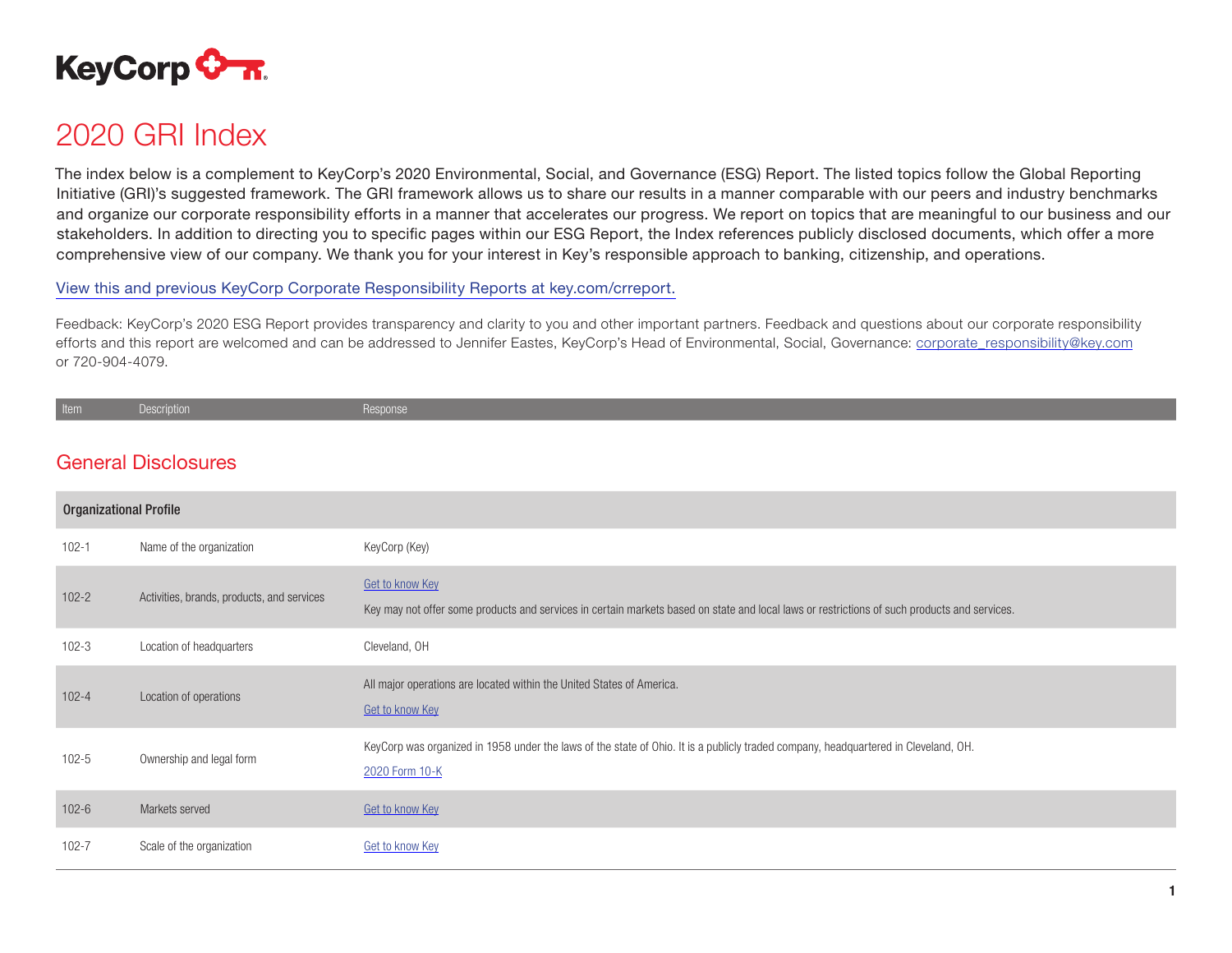| Item       | <b>Description</b>                                              | Response                                                                                                                                                                                                                                                                                                                                                                                                                                                                                                                                                                                                                                                                                                                                                                                                                                                                                                                                                                                                                                                                                                                                                                          |
|------------|-----------------------------------------------------------------|-----------------------------------------------------------------------------------------------------------------------------------------------------------------------------------------------------------------------------------------------------------------------------------------------------------------------------------------------------------------------------------------------------------------------------------------------------------------------------------------------------------------------------------------------------------------------------------------------------------------------------------------------------------------------------------------------------------------------------------------------------------------------------------------------------------------------------------------------------------------------------------------------------------------------------------------------------------------------------------------------------------------------------------------------------------------------------------------------------------------------------------------------------------------------------------|
| $102 - 8$  | Information on employees<br>and other workers                   | Refer to Item 1 ("Business - Human Capital") on page 8 of our 2020 Form 10-K.<br>Pages 34-40 of 2020 ESG Report                                                                                                                                                                                                                                                                                                                                                                                                                                                                                                                                                                                                                                                                                                                                                                                                                                                                                                                                                                                                                                                                   |
| $102 - 9$  | Supply chain                                                    | Our supply chain reflects the primary needs of our business in the financial services industry. Our primary suppliers provide technology solutions (hardware and software),<br>payment processing, financial information services, consulting services, and infrastructure support services for our branches.<br>Given our business footprint described in 102-4, our suppliers are highly concentrated in the United States.<br>For information regarding our supplier diversity initiatives, please see www.key.com/about/company-information/supplier-diversity.jsp                                                                                                                                                                                                                                                                                                                                                                                                                                                                                                                                                                                                            |
| $102 - 10$ | Significant changes to the organization<br>and its supply chain | Pages 9-10 of 2020 ESG Report                                                                                                                                                                                                                                                                                                                                                                                                                                                                                                                                                                                                                                                                                                                                                                                                                                                                                                                                                                                                                                                                                                                                                     |
| $102 - 11$ | Precautionary principle or approach                             | Key does not address the precautionary principle.<br>For information regarding our approach to risk management, see pages 55-56 of 2020 ESG Report.                                                                                                                                                                                                                                                                                                                                                                                                                                                                                                                                                                                                                                                                                                                                                                                                                                                                                                                                                                                                                               |
| $102 - 12$ | <b>External initiatives</b>                                     | Key is a founding member of the Transformational Diversity and Inclusion Initiative through Catalyst, which was launched in March of 2017. KeyBank is currently a major supporter<br>of Catalyst and a member of the Catalyst Expert Community.<br>"Catalyst CEO Champions For Change" is a group of 70+ CEOs pledging to advance more women into all levels of leadership.<br>Key signed onto the Business Coalition for Equality Act (Human Rights Campaign) to support the same basic protections to LGBTQ people as are provided to other protected groups<br>under federal law. We have signed onto CEO Action for Diversity and Inclusion to advance racial equity, and Paradigm for Parity to address the corporate gender gap.                                                                                                                                                                                                                                                                                                                                                                                                                                            |
| 102-13     | Membership of associations                                      | Key is active in chambers of commerce across our operating footprint, including the Greater Cleveland Partnership in our headquarters location of Cleveland, OH.<br>We also view our participation in the following organizations as strategic to advancing our corporate responsibility efforts, including: Bank Policy Institute, American Bankers<br>Association, Risk Management Association, National Association of Affordable Housing Lenders, Philanthropy Ohio, Financial Services Roundtable, Boston College Center<br>of Corporate Citizenship, CDP, Diversitylnc, HRC, American Council of Renewable Energy (ACORE), Consumer Bankers Association, National Multifamily Housing Council,<br>Equipment Leasing and Financing Association, National Association of Affordable Housing, The Financial Health Network, and The Conference Board.<br>Also, we are members of:<br>• Catalyst<br>• Executive Leadership Council<br>• National Center for American Indian Enterprise Development<br>• National Minority Supplier Development Council<br>• National Organization on Disability<br>Question 12.3 of 2021 CDP Response<br><b>Statement of Political Activity</b> |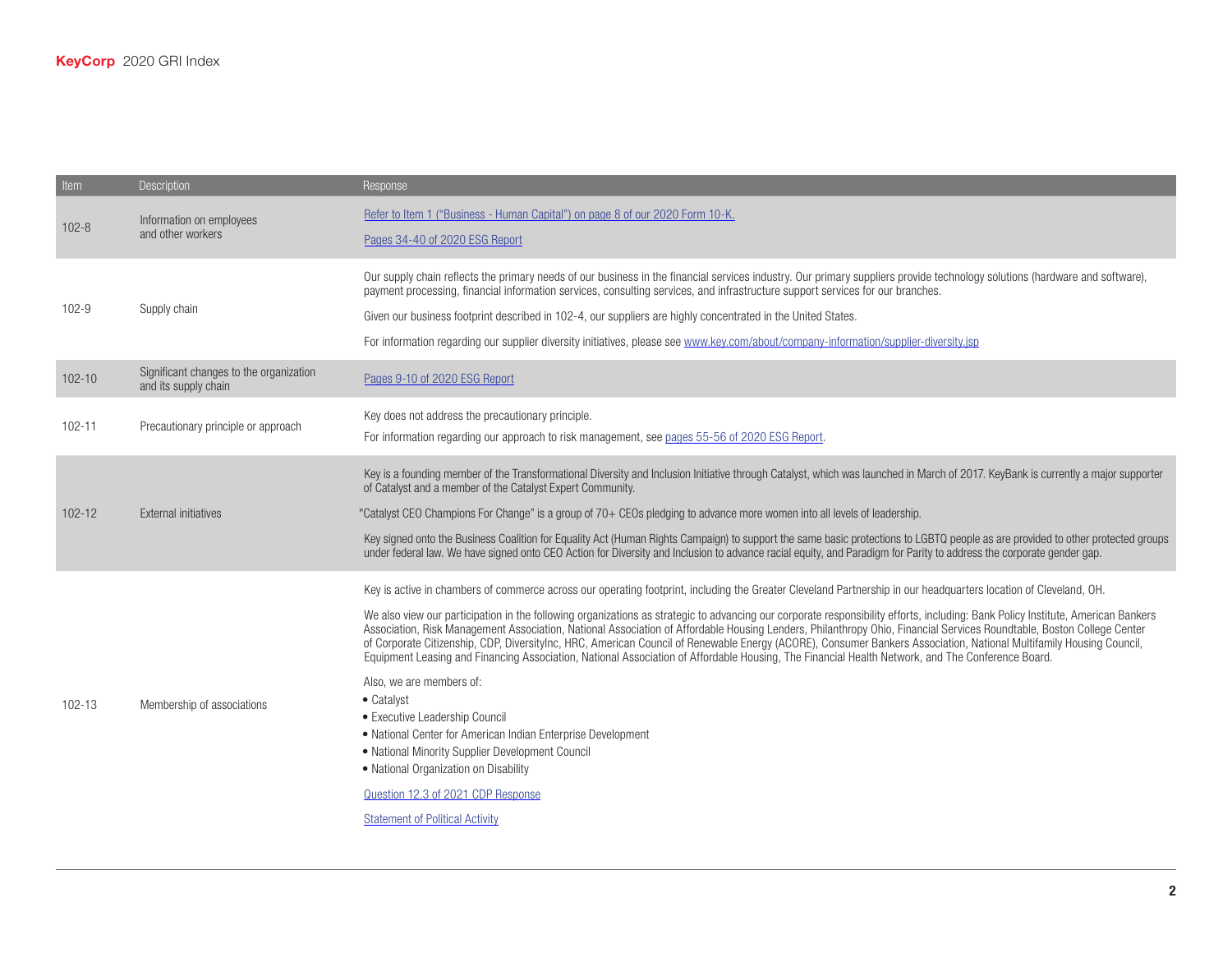| Item       | <b>Description</b>                    | Response                                                                                                                                                                                                                                                                                                                                                                                                                                                                                                                                                                                                                                                                                                                                                                                                                                                                                                        |
|------------|---------------------------------------|-----------------------------------------------------------------------------------------------------------------------------------------------------------------------------------------------------------------------------------------------------------------------------------------------------------------------------------------------------------------------------------------------------------------------------------------------------------------------------------------------------------------------------------------------------------------------------------------------------------------------------------------------------------------------------------------------------------------------------------------------------------------------------------------------------------------------------------------------------------------------------------------------------------------|
| Strategy   |                                       |                                                                                                                                                                                                                                                                                                                                                                                                                                                                                                                                                                                                                                                                                                                                                                                                                                                                                                                 |
| 102-14     | Statement from senior decision-maker  | Pages 5-6 of 2020 ESG Report                                                                                                                                                                                                                                                                                                                                                                                                                                                                                                                                                                                                                                                                                                                                                                                                                                                                                    |
| $102 - 15$ | Key impacts, risks, and opportunities | In 2014 and 2015, a comprehensive "Impacts and Opportunities Assessment" was conducted, which engaged stakeholders to identify and prioritize Environmental, Social,<br>and Governance (ESG) topics. Key identified 10 ESG topics significant in managing the bank's CR performance.<br>Of the 10 crucial topics, we identified four necessities required for us to retain the right to conduct business. They are:<br>• Client Privacy and Data Security<br>• Ethics, Compliance, and Risk Management<br>• Fair & Transparent Client Experience<br>• Reputation & Financial Performance<br>Also, we focus on and have made significant progress on the following topics, which sets us apart from our peers; these topics include:<br>• Diversity & Inclusion<br>• Economic Inclusion & Community Vitality<br>• Green Banking<br>• Thriving Employees<br>• Environmental Footprint<br>• Supply Chain Practices |

### Ethics and Integrity

| $102 - 16$ | Values, principles, standards,<br>and norms of behavior | <b>Mission and Values</b><br>2021 Code of Business Conduct and Ethics<br><b>Key Corporate Governance</b><br><b>Supplier Code of Conduct</b><br>Privacy |
|------------|---------------------------------------------------------|--------------------------------------------------------------------------------------------------------------------------------------------------------|
| 102-17     | Mechanisms for advice and concerns<br>about ethics      | 2021 Code of Business Conduct and Ethics<br>Pages 62-64 of 2020 ESG Report                                                                             |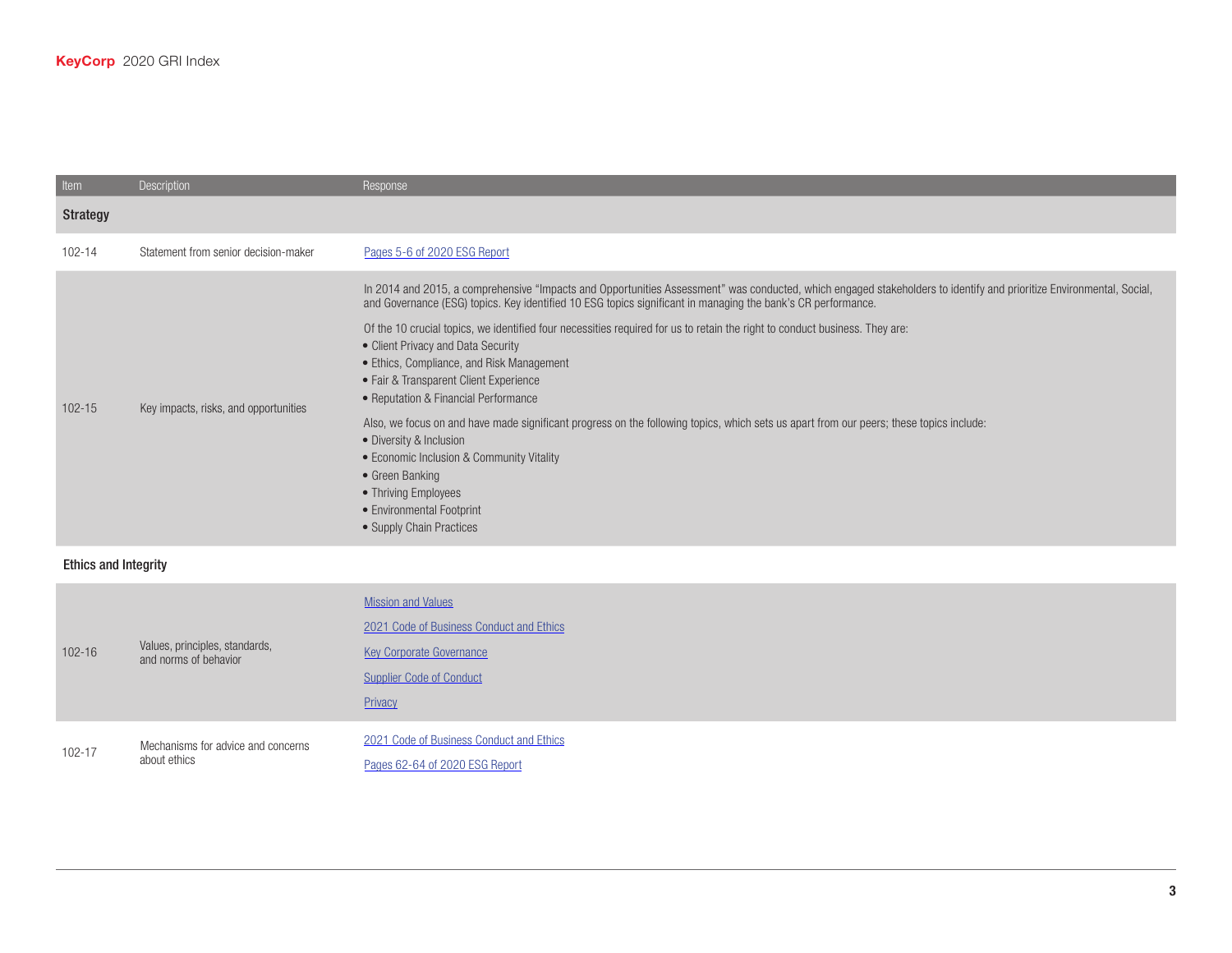| Item       | <b>Description</b>                                                               | Response                                                                                                                                                                                                                                                                                                                                                                                                                                                                                                                                                                       |  |
|------------|----------------------------------------------------------------------------------|--------------------------------------------------------------------------------------------------------------------------------------------------------------------------------------------------------------------------------------------------------------------------------------------------------------------------------------------------------------------------------------------------------------------------------------------------------------------------------------------------------------------------------------------------------------------------------|--|
|            | Governance                                                                       |                                                                                                                                                                                                                                                                                                                                                                                                                                                                                                                                                                                |  |
| 102-18     | Governance structure                                                             | Leadership<br><b>Key Corporate Governance</b>                                                                                                                                                                                                                                                                                                                                                                                                                                                                                                                                  |  |
| $102 - 19$ | Delegating authority                                                             | Page 12 of 2021 Proxy Statement<br>Nominating and Corporate Governance Committee Charter                                                                                                                                                                                                                                                                                                                                                                                                                                                                                       |  |
| 102-20     | Executive-level responsibility for economic,<br>environmental, and social topics | Key's Corporate Responsibility Group, led by Head of Corporate Responsibility and Community Relations, oversees Key's CR strategy and initiatives and is responsible for<br>ensuring Key continues its long-standing responsible approach to banking, citizenship, and operations.<br>Our Head of Corporate Responsibility and Community Relations reports to our Director of Corporate Center, who reports to our CEO. Our Head of Corporate Responsibility and<br>Community Relations meets with the Nominating and Governance Committee of the Board of Directors annually. |  |
|            |                                                                                  | In 2021, KeyCorp established the Corporate Responsibility (CR) Council to monitor emerging ESG trends, identify strategic ESG opportunities for the company, oversee<br>ESG disclosures, and share knowledge. The cross-function council is comprised of senior leaders from across the enterprise including Corporate Responsibility, Risk, Legal,<br>Finance, KeyBanc Capital Markets, Key Equipment Finance, and Consumer Bank, among others. As appropriate, representatives from the CR Council escalate ESG matters<br>to the ELT, ERMC, and other risk committees.      |  |
| $102 - 21$ | Consulting stakeholders on economic,<br>environmental, and social topics         | Pages 11-12 of 2020 ESG Report                                                                                                                                                                                                                                                                                                                                                                                                                                                                                                                                                 |  |
| 102-22     | Composition of the highest governance body<br>and its committees                 | Leadership<br>Pages ii-iii, 1-2, 11-19 of 2021 Proxy Statement                                                                                                                                                                                                                                                                                                                                                                                                                                                                                                                 |  |
| 102-23     | Chair of the highest governance body                                             | Christopher M. Gorman serves as KeyCorp's Chairman of the Board and Chief Executive Officer.<br>Leadership                                                                                                                                                                                                                                                                                                                                                                                                                                                                     |  |
| 102-24     | Nominating and selecting the highest<br>governance body                          | Pages 1-12 of 2021 Proxy Statement<br>Nominating and Corporate Governance Committee Charter                                                                                                                                                                                                                                                                                                                                                                                                                                                                                    |  |
| 102-25     | Conflicts of interest                                                            | Pages iii, 11, 16-17 of 2021 Proxy Statement<br>Standards for Determining Independence of Directors                                                                                                                                                                                                                                                                                                                                                                                                                                                                            |  |
| 102-26     | Role of highest governance body in setting<br>purpose, values, and strategy      | <b>Corporate Governance</b>                                                                                                                                                                                                                                                                                                                                                                                                                                                                                                                                                    |  |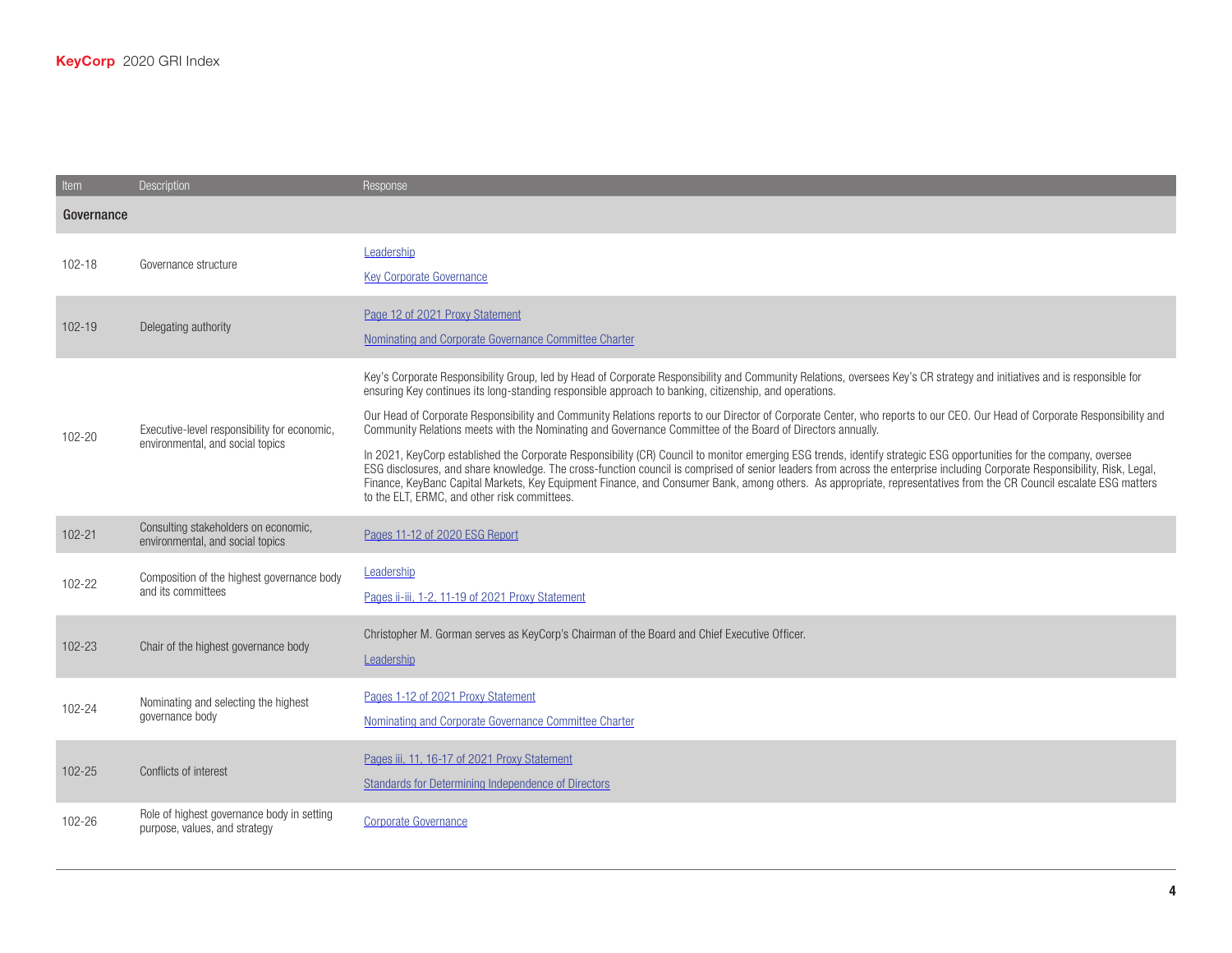| Item                          | Description                                               | Response                                                                                                                                                                                                                                                |
|-------------------------------|-----------------------------------------------------------|---------------------------------------------------------------------------------------------------------------------------------------------------------------------------------------------------------------------------------------------------------|
| 102-27                        | Collective knowledge of the highest<br>governance body    | Pages 2, 12-15, 18 of 2021 Proxy Statement                                                                                                                                                                                                              |
| 102-28                        | Evaluating the highest governance                         | Page 12 of 2021 Proxy Statement                                                                                                                                                                                                                         |
|                               | body's performance                                        | <b>Key Corporate Governance Guidelines</b>                                                                                                                                                                                                              |
| 102-29                        | Identifying and managing economic,                        | Page 13 of 2021 Proxy Statement                                                                                                                                                                                                                         |
|                               | environmental, and social impacts                         | 2020 ESG Report                                                                                                                                                                                                                                         |
|                               |                                                           | <b>Risk Committee Charter</b>                                                                                                                                                                                                                           |
| 102-30                        | Effectiveness of Risk Management processes                | Refer to Item 1A. ("Risk Factors") on pages 26-38 of our 2020 Form 10-K.                                                                                                                                                                                |
|                               |                                                           | Pages 14-16 of 2021 Proxy Statement                                                                                                                                                                                                                     |
| 102-31                        | Review of economic, environmental,<br>and social topics   | ESG-related topics are brought to the Nominating and Corporate Governance Committee (NCGC) of the Board at least once annually and presented by the Head of Corporate<br>Responsibility & Community Relations and the Director of the Corporate Center. |
| 102-33                        | Communicating critical concerns                           | Page 18 of 2021 Proxy Statement                                                                                                                                                                                                                         |
| 102-35                        | <b>Remuneration Policies</b>                              | Pages iv, 16, and 23-60 of 2021 Proxy Statement                                                                                                                                                                                                         |
| 102-36                        | Process for determining remuneration                      | Pages 23-40 of 2021 Proxy Statement                                                                                                                                                                                                                     |
| 102-37                        | Stakeholders' involvement in remuneration                 | Pages 37-39 of 2021 Proxy Statement                                                                                                                                                                                                                     |
| 102-38                        | Annual total compensation ratio                           | Page 57 of 2021 Proxy Statement                                                                                                                                                                                                                         |
| 102-39                        | Percentage increase in annual total<br>compensation ratio | Page 57 of 2021 Proxy Statement                                                                                                                                                                                                                         |
| <b>Stakeholder Engagement</b> |                                                           |                                                                                                                                                                                                                                                         |
| $102 - 40$                    | List of stakeholder groups                                | Pages 11-12 of 2020 ESG Report                                                                                                                                                                                                                          |
| 102-41                        |                                                           | $0\%$ .                                                                                                                                                                                                                                                 |
|                               | Collective bargaining agreements                          | Key does not have collective bargaining agreements.                                                                                                                                                                                                     |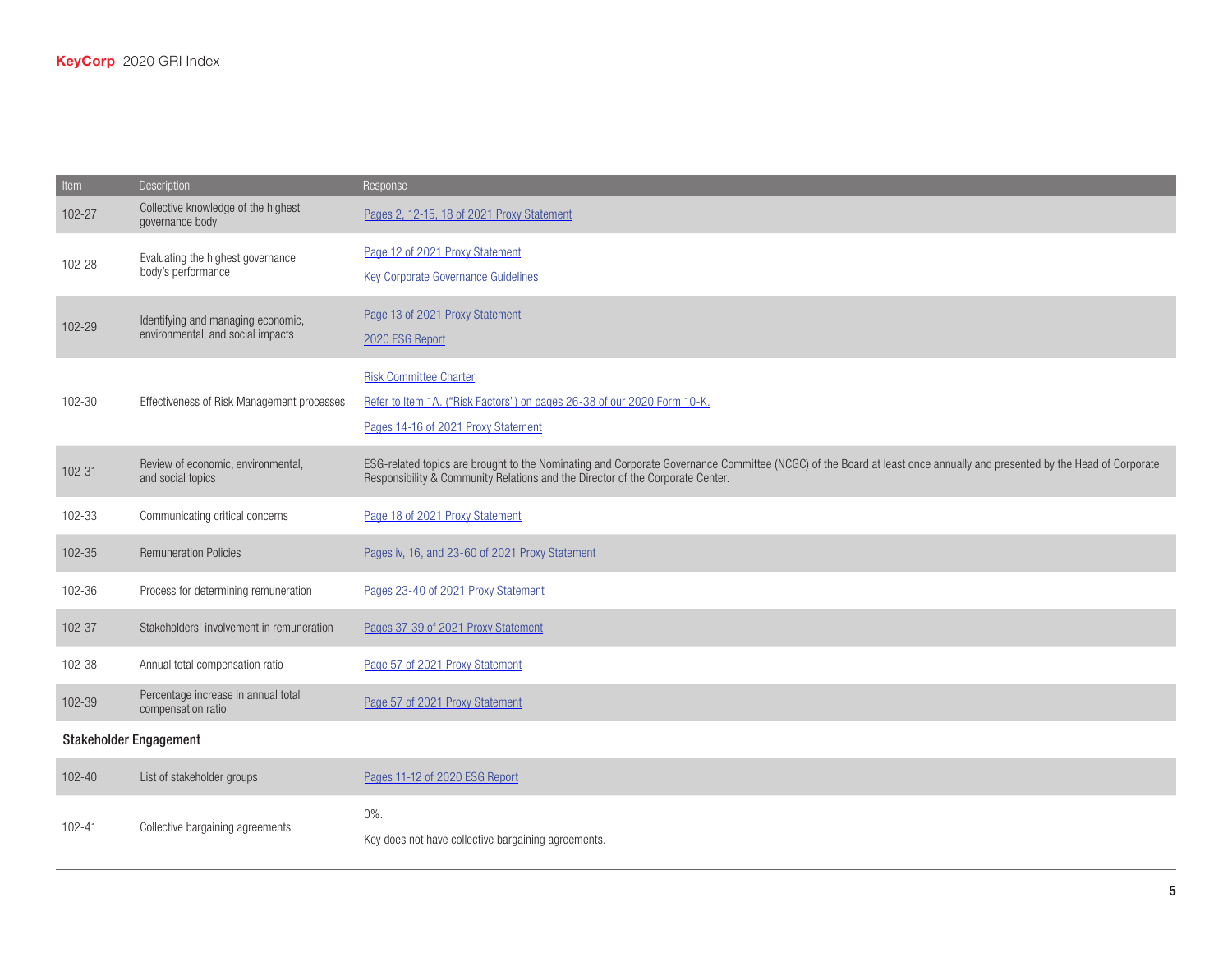| Item                      | Description                                                   | Response                                                                                                                                                                                                                                                                                                                                                                                                                                                                                                                                                                                                                                                                                                                                                                                               |
|---------------------------|---------------------------------------------------------------|--------------------------------------------------------------------------------------------------------------------------------------------------------------------------------------------------------------------------------------------------------------------------------------------------------------------------------------------------------------------------------------------------------------------------------------------------------------------------------------------------------------------------------------------------------------------------------------------------------------------------------------------------------------------------------------------------------------------------------------------------------------------------------------------------------|
| 102-42                    | Identifying and selecting stakeholders                        | We identify and select stakeholders essential to our business operations across the enterprise. We engage those stakeholders who impact our business the most and upon<br>whom we exert the most significant influence. In addition, through the National Community Benefits plan, we identified organizations to serve on a national and three local<br>Community Advisory Councils to monitor Key's progress against the plan.                                                                                                                                                                                                                                                                                                                                                                       |
| 102-43                    | Approach to stakeholder engagement                            | Our relationships are the foundation of our business, and we regularly engage with all of our stakeholders.<br>Pages 11-12 of 2020 ESG Report<br><b>National Community Benefits Plan</b>                                                                                                                                                                                                                                                                                                                                                                                                                                                                                                                                                                                                               |
| 102-44                    | Key topics and concerns raised                                | Pages 11-12 of 2020 ESG Report<br><b>National Community Benefits Plan</b>                                                                                                                                                                                                                                                                                                                                                                                                                                                                                                                                                                                                                                                                                                                              |
| <b>Reporting Practice</b> |                                                               |                                                                                                                                                                                                                                                                                                                                                                                                                                                                                                                                                                                                                                                                                                                                                                                                        |
| 102-45                    | Entities included in the consolidated<br>financial statements | This report covers all entities included in our 2020 10-K.                                                                                                                                                                                                                                                                                                                                                                                                                                                                                                                                                                                                                                                                                                                                             |
|                           | Defining report content<br>and topic boundaries               | In 2015, Key completed an Impacts and Opportunities Assessment to identify and prioritize our most significant corporate responsibility topics. We began the assessment by<br>completing extensive research and benchmarking to identify potential significant topics within the wider sustainability context of our industry. Additionally, we created a value<br>chain map to determine where our impacts occur and the associated Aspect Boundaries. To prioritize our impacts, we completed extensive stakeholder engagement through<br>interviews and surveys with both internal and external stakeholders. We synthesized and analyzed our findings before finally validating the results of the assessment with our<br>Corporate Responsibility Council and the Corporate Responsibility Group. |
|                           |                                                               | We identified 10 ESG topics significant to managing the bank's CR performance. Of the 10 significant topics, four priorities were identified as essential to the bank to<br>successfully manage in order to retain the right to conduct business. The other six were identified as differentiators for Key.<br>The four priorities are:<br>• Client Privacy & Data Security<br>• Ethics, Compliance & Risk Management                                                                                                                                                                                                                                                                                                                                                                                  |
| 102-46                    |                                                               | • Fair & Transparent Client Experience<br>• Reputation & Financial Performance                                                                                                                                                                                                                                                                                                                                                                                                                                                                                                                                                                                                                                                                                                                         |
|                           |                                                               | Differentiator topics are:<br>• Diversity & Inclusion<br>• Economic Inclusion & Community Vitality<br>• Environmental Footprint<br>• Green Banking<br>• Supply Chain Practices<br>• Thriving Employees                                                                                                                                                                                                                                                                                                                                                                                                                                                                                                                                                                                                 |
|                           |                                                               | As of 2021, we are refreshing our materiality assessment to identify current and forward-looking focus areas for our customers and communities that align to our strategic goals.                                                                                                                                                                                                                                                                                                                                                                                                                                                                                                                                                                                                                      |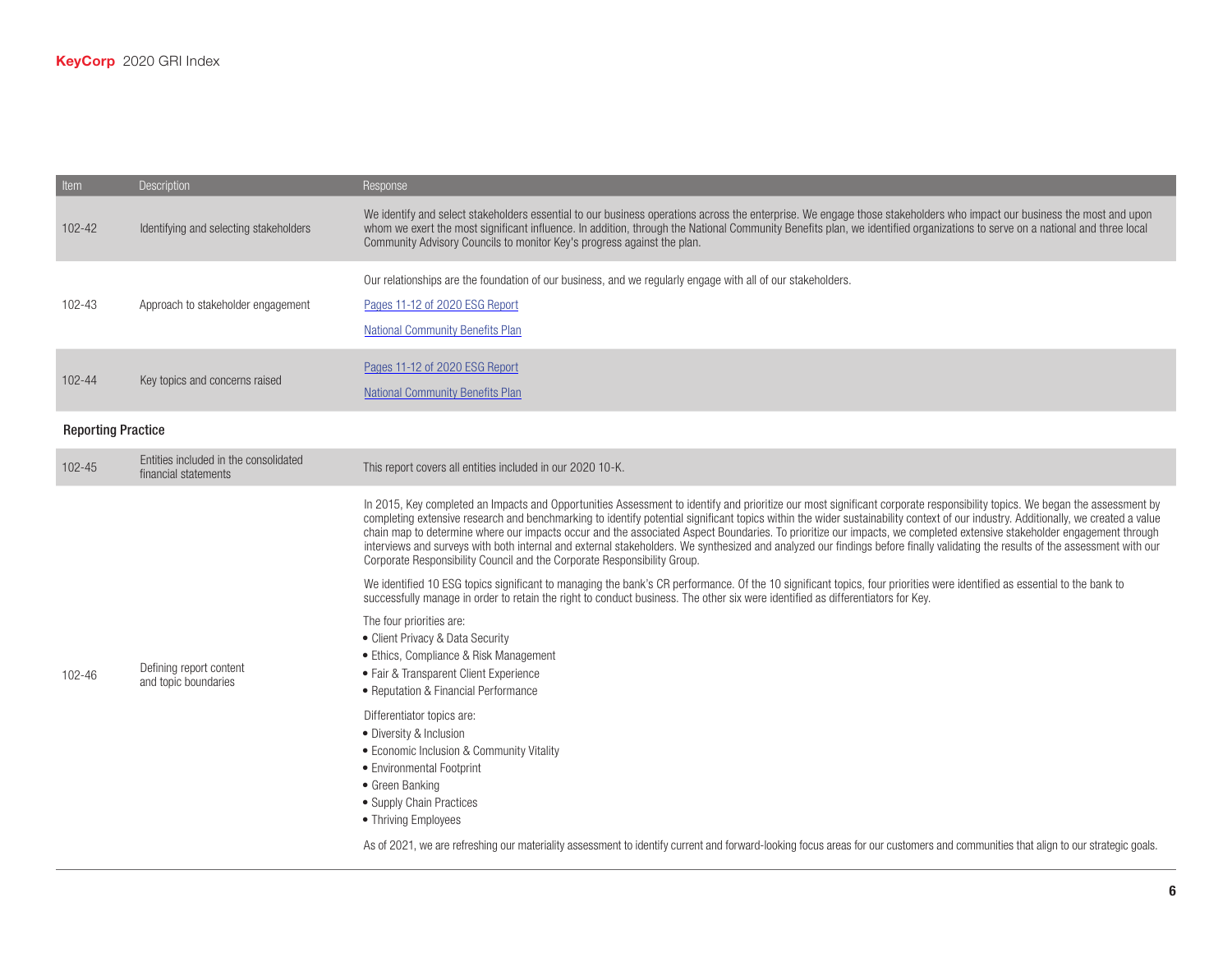| Item       | <b>Description</b>          | Response                                                                                                                                                                                                                                                                                                                                                                                                                                                                                                                                                                                                                                                                                                                                                                                               |
|------------|-----------------------------|--------------------------------------------------------------------------------------------------------------------------------------------------------------------------------------------------------------------------------------------------------------------------------------------------------------------------------------------------------------------------------------------------------------------------------------------------------------------------------------------------------------------------------------------------------------------------------------------------------------------------------------------------------------------------------------------------------------------------------------------------------------------------------------------------------|
|            |                             | In 2015, Key completed an Impacts and Opportunities Assessment to identify and prioritize our most significant corporate responsibility topics. We began the assessment by<br>completing extensive research and benchmarking to identify potential significant topics within the wider sustainability context of our industry. Additionally, we created a value<br>chain map to determine where our impacts occur and the associated Aspect Boundaries. To prioritize our impacts, we completed extensive stakeholder engagement through<br>interviews and surveys with both internal and external stakeholders. We synthesized and analyzed our findings before finally validating the results of the assessment with our<br>Corporate Responsibility Council and the Corporate Responsibility Group. |
|            |                             | We identified 10 ESG topics significant to managing the bank's CR performance. Of the 10 significant topics, four priorities were identified as essential to the bank to<br>successfully manage in order to retain the right to conduct business. The other six were identified as differentiators for Key.                                                                                                                                                                                                                                                                                                                                                                                                                                                                                            |
| $102 - 47$ | List of material topics     | The four priorities are:<br>• Client Privacy & Data Security<br>• Ethics, Compliance & Risk Management<br>• Fair & Transparent Client Experience<br>• Reputation & Financial Performance                                                                                                                                                                                                                                                                                                                                                                                                                                                                                                                                                                                                               |
|            |                             | Differentiator topics are:<br>• Diversity & Inclusion<br>• Economic Inclusion & Community Vitality<br>• Environmental Footprint<br>• Green Banking<br>• Supply Chain Practices<br>• Thriving Employees                                                                                                                                                                                                                                                                                                                                                                                                                                                                                                                                                                                                 |
|            |                             | As of 2021, we are refreshing our materiality assessment to identify current and forward-looking focus areas for our customers and communities that align to our<br>strategic goals.                                                                                                                                                                                                                                                                                                                                                                                                                                                                                                                                                                                                                   |
| 102-48     | Restatements of information | None                                                                                                                                                                                                                                                                                                                                                                                                                                                                                                                                                                                                                                                                                                                                                                                                   |
| 102-49     | Changes in reporting        | None                                                                                                                                                                                                                                                                                                                                                                                                                                                                                                                                                                                                                                                                                                                                                                                                   |
| 102-50     | Reporting period            | This report covers the calendar year 2020.                                                                                                                                                                                                                                                                                                                                                                                                                                                                                                                                                                                                                                                                                                                                                             |
| $102 - 51$ | Date of most recent report  | Previous report covered calendar year 2019.                                                                                                                                                                                                                                                                                                                                                                                                                                                                                                                                                                                                                                                                                                                                                            |
| 102-52     | Reporting cycle             | Annual                                                                                                                                                                                                                                                                                                                                                                                                                                                                                                                                                                                                                                                                                                                                                                                                 |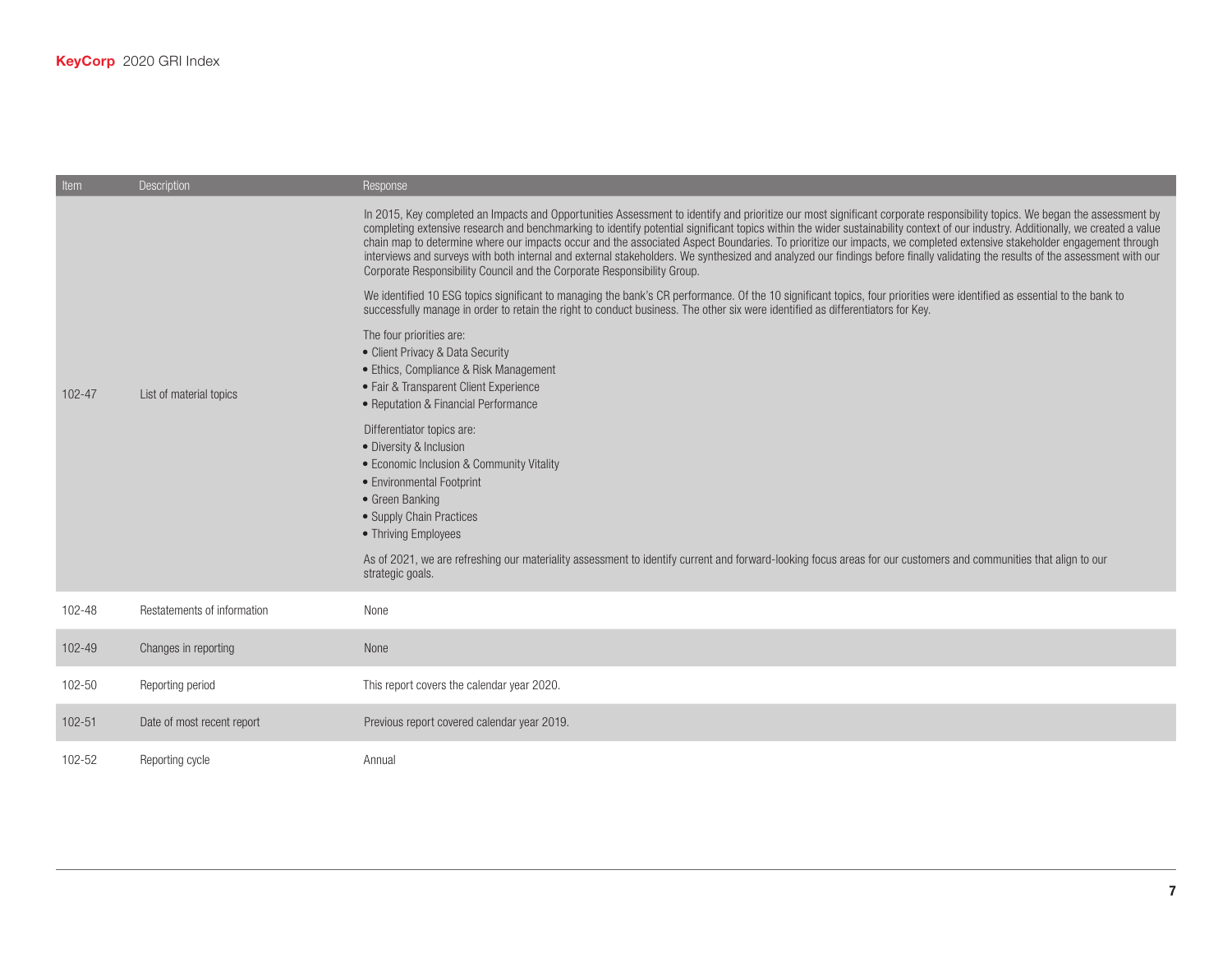| Item       | Description                                                 | Response                                                                                                                                                                                                                                                         |
|------------|-------------------------------------------------------------|------------------------------------------------------------------------------------------------------------------------------------------------------------------------------------------------------------------------------------------------------------------|
| 102-53     | Contact point for questions regarding<br>the report         | Feedback and questions about our corporate responsibility and ESG efforts are welcomed and can be addressed to corporate responsibility@key.com.                                                                                                                 |
| 102-54     | Claims of reporting in accordance<br>with the GRI Standards | This report has been prepared in accordance with the GRI Standards: core option.                                                                                                                                                                                 |
| $102 - 55$ | <b>GRI Content Index</b>                                    | <b>GRI Content Index</b>                                                                                                                                                                                                                                         |
| 102-56     | External assurance                                          | Information pertaining to our environmental performance is verified annually through an external assurance provider. Scope 1 and 2 emissions are fully verified.<br>Scope 3 emissions related to corporate travel are also verified. Refer to 2021 CDP Response. |

# Key Topics

#### Topic: Economic Performance

| $103 - 1$ | Explanation of the material topic<br>and its boundary                             | Pages 1-8 of 2020 Annual Report<br>2020 Form 10-K<br><b>Mission and Values</b> |
|-----------|-----------------------------------------------------------------------------------|--------------------------------------------------------------------------------|
| $103 - 2$ | The management approach<br>and its components                                     | Pages 1-8 of 2020 Annual Report<br>2020 Form 10-K<br><b>Mission and Values</b> |
| $103 - 3$ | Evaluation of the management approach                                             | Pages 1-8 of 2020 Annual Report<br>2020 Form 10-K<br><b>Mission and Values</b> |
| $201 - 1$ | Direct economic value generated<br>and distributed                                | Pages 2-6, 8 of 2020 Annual Report<br><b>National Community Benefits Plan</b>  |
| $201 - 2$ | Financial implications and other risks and<br>opportunities due to climate change | 2021 CDP Response<br>2020 TCFD Report                                          |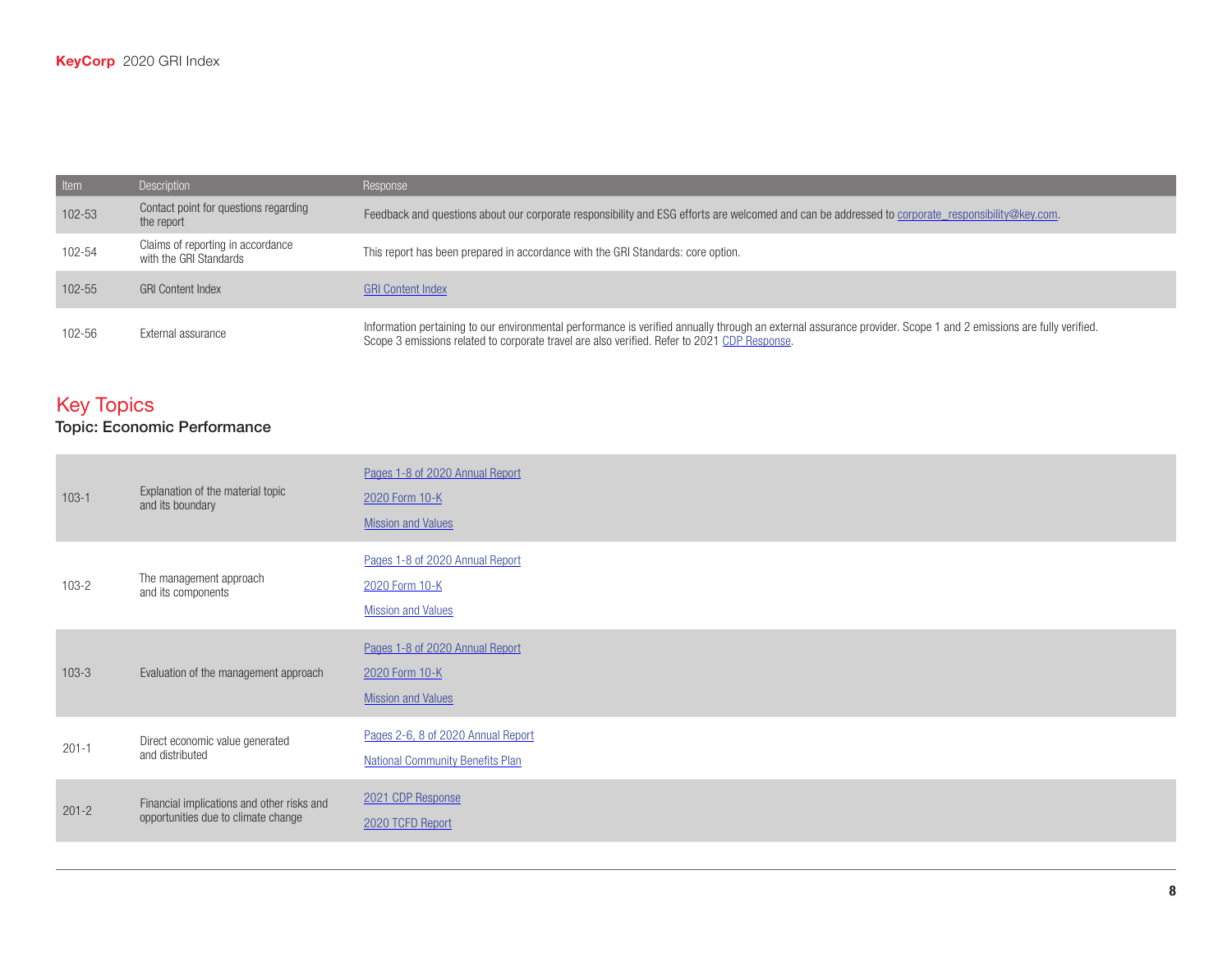**Item Description Description Response** 

| $201 - 3$        | Defined benefit plan obligations<br>and other retirement plans | Refer to Note 18 ("Employee Benefits") on pages 164-167 of our 2020 Form 10-K<br><b>Benefits</b>                                                                                                                                                                                                       |
|------------------|----------------------------------------------------------------|--------------------------------------------------------------------------------------------------------------------------------------------------------------------------------------------------------------------------------------------------------------------------------------------------------|
|                  | <b>Topic: Environmental</b>                                    |                                                                                                                                                                                                                                                                                                        |
| <b>Emissions</b> |                                                                |                                                                                                                                                                                                                                                                                                        |
|                  | Explanation of the material topic<br>and its boundary          | Key measures and manages the emissions of our direct and indirect operational footprint and measures and reports Scope 1, 2 and 3 emissions annually through CDP.<br>The boundary is our operational footprint based on operational control within our corporate and retail operations across the U.S. |
| $103 - 1$        |                                                                | 2020 TCFD Report                                                                                                                                                                                                                                                                                       |
|                  |                                                                | 2021 CDP Response                                                                                                                                                                                                                                                                                      |
|                  |                                                                | Page 52 of 2020 ESG Report                                                                                                                                                                                                                                                                             |
|                  |                                                                | 2020 TCFD Report                                                                                                                                                                                                                                                                                       |
| $103 - 2$        | The management approach<br>and its components                  | 2021 CDP Response                                                                                                                                                                                                                                                                                      |
|                  |                                                                | Page 52 of 2020 ESG Report                                                                                                                                                                                                                                                                             |
|                  |                                                                | 2020 TCFD Report                                                                                                                                                                                                                                                                                       |
| $103 - 3$        | Evaluation of the management approach                          | 2021 CDP Response                                                                                                                                                                                                                                                                                      |
|                  |                                                                | Page 52 of 2020 ESG Report                                                                                                                                                                                                                                                                             |
|                  |                                                                | 2020 TCFD Report                                                                                                                                                                                                                                                                                       |
| $305 - 1$        | Direct (Scope 1) GHG emissions                                 | 2021 CDP Response                                                                                                                                                                                                                                                                                      |
|                  |                                                                | Page 52 of 2020 ESG Report                                                                                                                                                                                                                                                                             |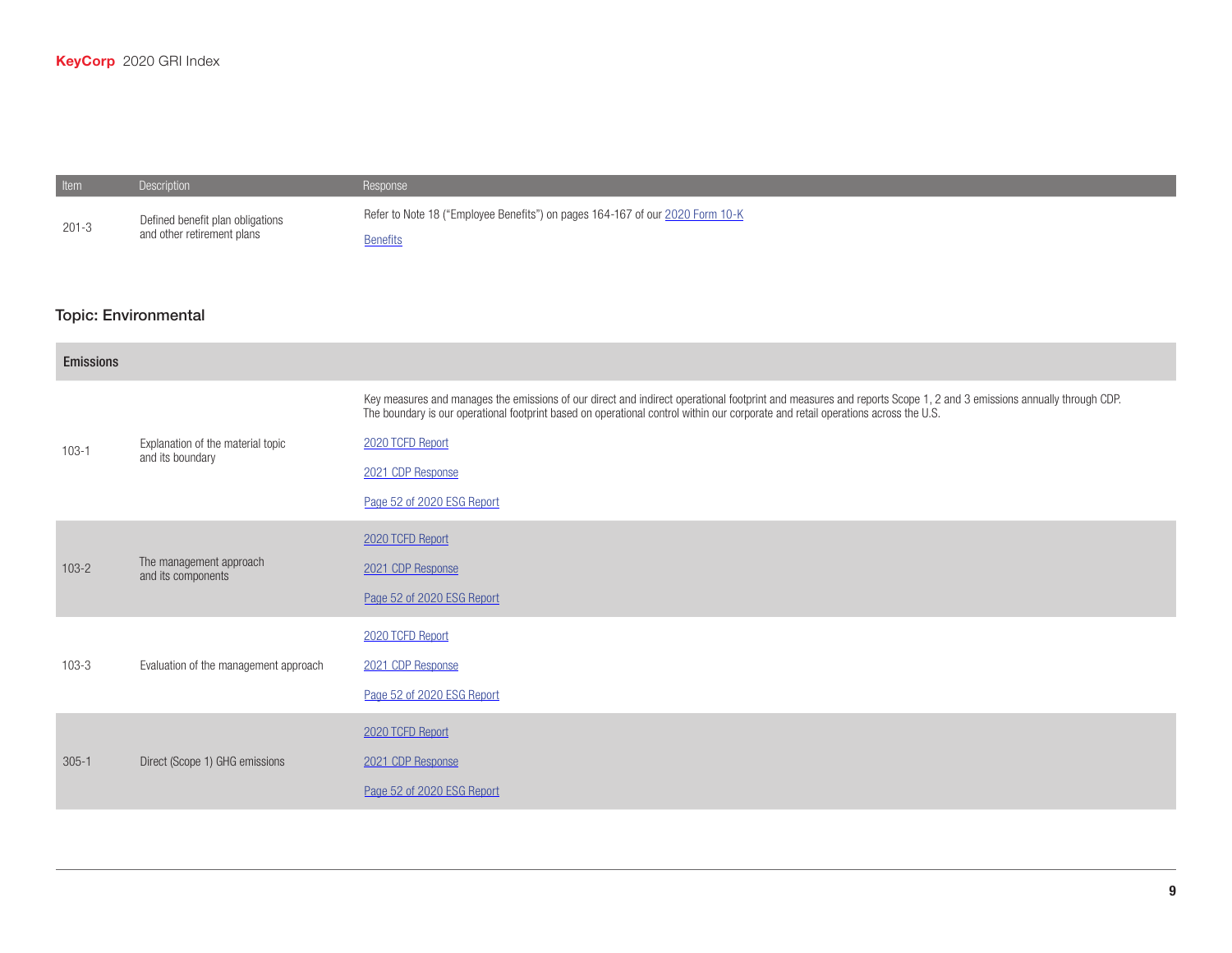| Item      | Description                                           | Response                                                                                                                                                                                                                                                     |
|-----------|-------------------------------------------------------|--------------------------------------------------------------------------------------------------------------------------------------------------------------------------------------------------------------------------------------------------------------|
| $305 - 2$ | Indirect (Scope 2) GHG emissions                      | 2020 TCFD Report                                                                                                                                                                                                                                             |
|           |                                                       | 2021 CDP Response                                                                                                                                                                                                                                            |
|           |                                                       | Page 52 of 2020 ESG Report                                                                                                                                                                                                                                   |
|           |                                                       | 2020 TCFD Report                                                                                                                                                                                                                                             |
| $305 - 3$ | Other indirect (Scope 3) GHG emissions                | 2021 CDP Response                                                                                                                                                                                                                                            |
|           |                                                       | Page 55 of 2020 ESG Report                                                                                                                                                                                                                                   |
|           | GHG emissions intensity                               | 2020 TCFD Report                                                                                                                                                                                                                                             |
| $305 - 4$ |                                                       | 2021 CDP Response                                                                                                                                                                                                                                            |
|           |                                                       | Page 55 of 2020 ESG Report                                                                                                                                                                                                                                   |
|           | Reduction of GHG emissions                            | 2020 TCFD Report                                                                                                                                                                                                                                             |
| $305 - 5$ |                                                       | 2021 CDP Response                                                                                                                                                                                                                                            |
|           |                                                       | Page 52 of 2020 ESG Report                                                                                                                                                                                                                                   |
|           |                                                       |                                                                                                                                                                                                                                                              |
| Energy    |                                                       |                                                                                                                                                                                                                                                              |
| $103 - 1$ | Explanation of the material topic<br>and its boundary | Energy and energy use of our operations within the company owned and/or leased real estate footprint, energy use associated with business operations are considered within<br>scope of the management approach of this topic.                                |
|           |                                                       | In addition, Key provides products and services that enhance our clients' efforts to improve efficiency, and to advance alternative energy. We promote the implementation of<br>sustainability practices in client and vendor relationships and investments. |
|           |                                                       | 2020 TCFD Report                                                                                                                                                                                                                                             |

[2021 CDP Response](https://www.key.com/kco/images/KeyCorp_CDP_Climate_Change_Response_2021.pdf)

Page 52 of [2020 ESG Report](https://www.key.com/about/corporate-responsibility/crreports.jsp)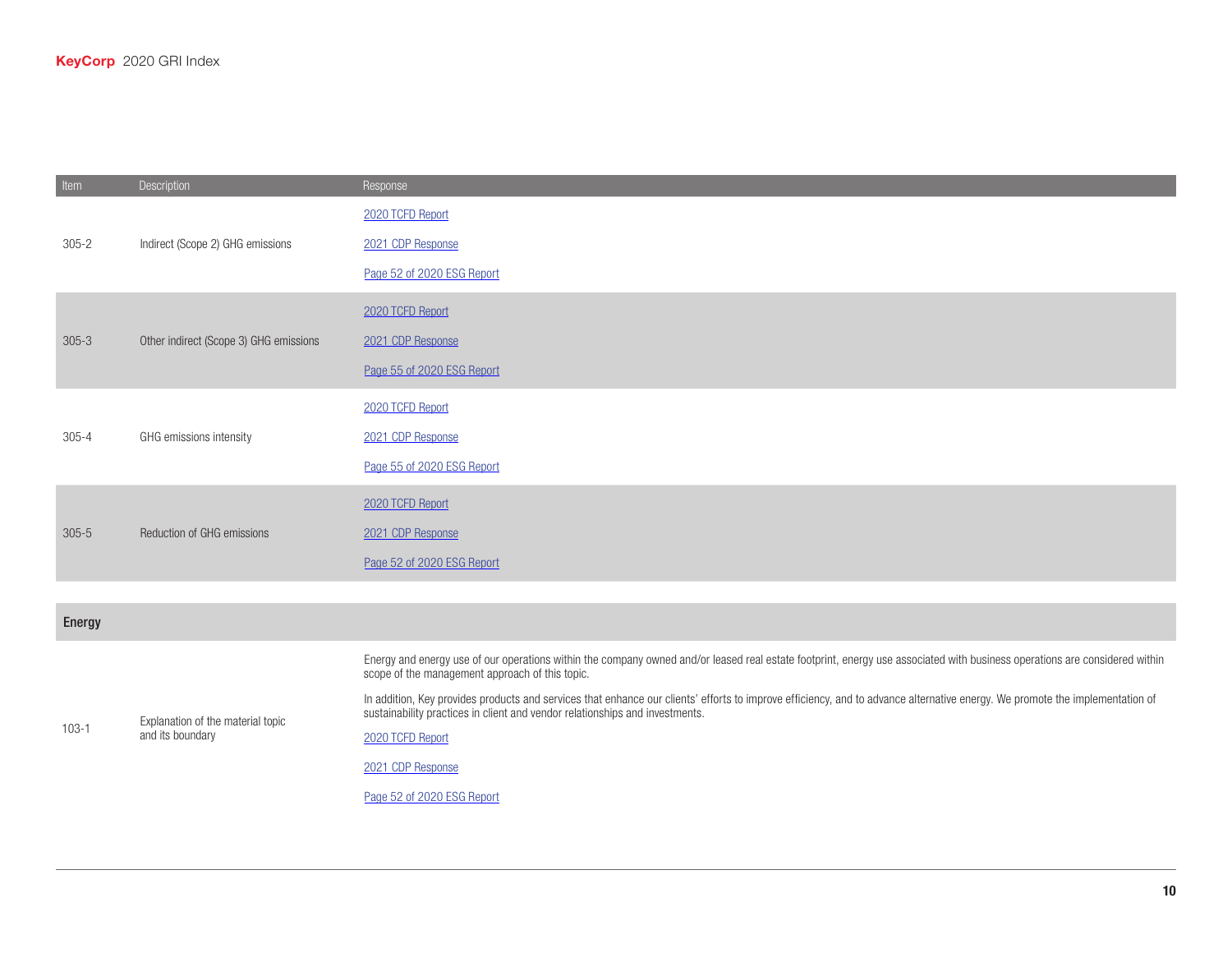| Item      | Description                                       | Response                                                                                                                                                                                                                                                            |
|-----------|---------------------------------------------------|---------------------------------------------------------------------------------------------------------------------------------------------------------------------------------------------------------------------------------------------------------------------|
| $103 - 2$ | The management approach<br>and its components     | Key uses a combination of capital investments and improvements, more efficient use of occupied real estate (employees per square foot), and employee engagement to<br>reduce our energy use.<br>2020 TCFD Report<br>2021 CDP Response<br>Page 52 of 2020 ESG Report |
| $103 - 3$ | Evaluation of the management approach             | 2020 TCFD Report<br>2021 CDP Response<br>Page 52 of 2020 ESG Report                                                                                                                                                                                                 |
| $302 - 1$ | Energy consumption within the organization        | 2020 TCFD Report<br>2021 CDP Response<br>Page 55 of 2020 ESG Report                                                                                                                                                                                                 |
| $302 - 2$ | Energy consumption outside<br>of the organization | 2020 TCFD Report<br>2021 CDP Response<br>Page 52 of 2020 ESG Report                                                                                                                                                                                                 |
| $302 - 4$ | Reduction of energy consumption                   | 2020 TCFD Report<br>2021 CDP Response<br>Page 52 of 2020 ESG Report                                                                                                                                                                                                 |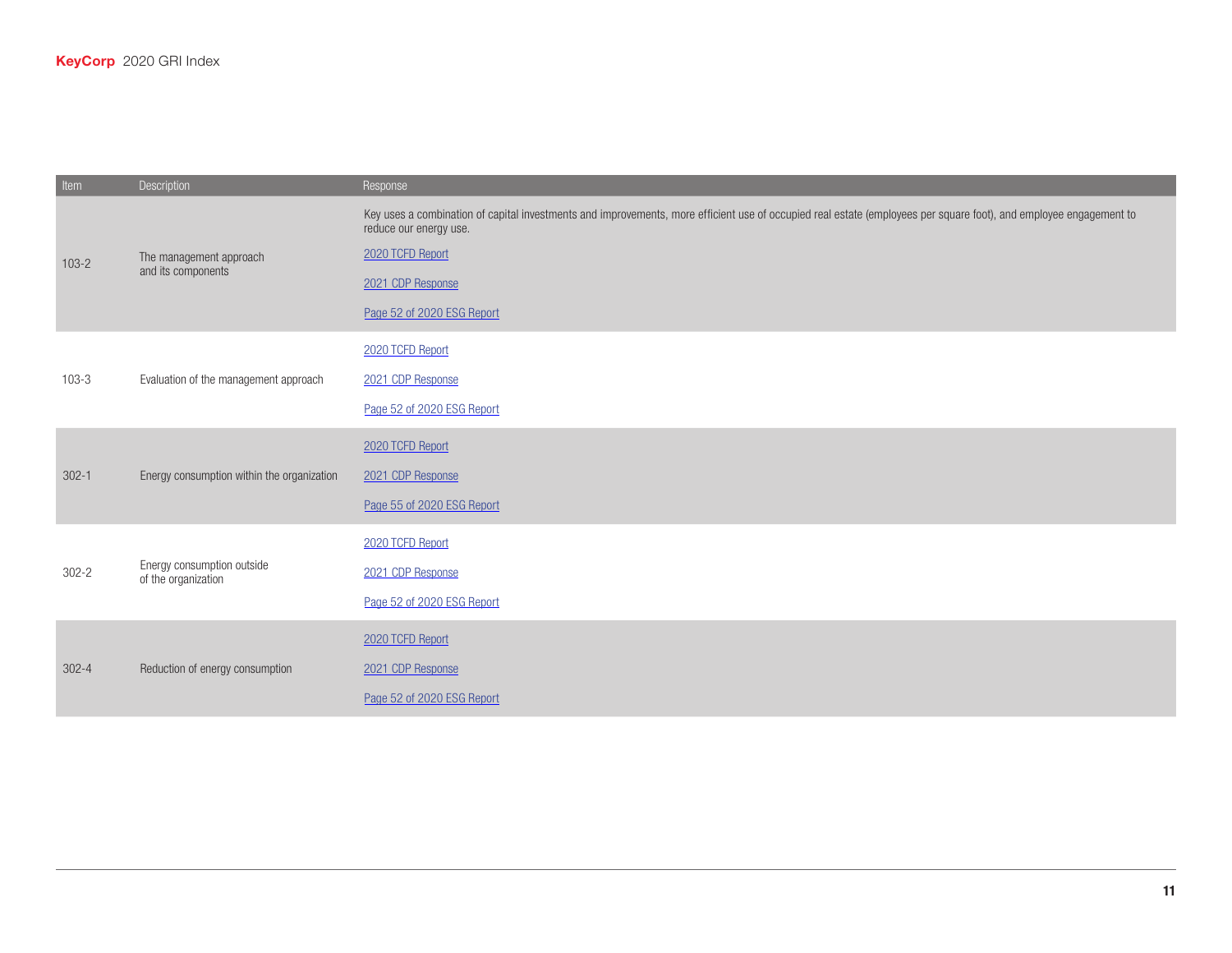| Item                       | Description                                           | Response                                                                                                                                                                                                                                                                                                                                                                                                                                                                                                                                                                                                                                                          |
|----------------------------|-------------------------------------------------------|-------------------------------------------------------------------------------------------------------------------------------------------------------------------------------------------------------------------------------------------------------------------------------------------------------------------------------------------------------------------------------------------------------------------------------------------------------------------------------------------------------------------------------------------------------------------------------------------------------------------------------------------------------------------|
| <b>Effluents and Waste</b> |                                                       |                                                                                                                                                                                                                                                                                                                                                                                                                                                                                                                                                                                                                                                                   |
| $103 - 1$                  | Explanation of the material topic<br>and its boundary | As primarily office space and bank branch occupants, material waste components include paper waste, comingled office waste products, and e-waste.<br>Waste is not a material consideration of our products and services.<br>Page 53 of 2020 ESG Report                                                                                                                                                                                                                                                                                                                                                                                                            |
| $103 - 2$                  | The management approach<br>and its components         | We closely track paper reduction and waste diversion which are monitored and reported on a quarterly basis.<br>We work closely with our waste management, print technology, and lines of business to continually decrease waste to landfill and use of paper.<br>To reduce paper use, we have implemented technological interventions and improvements, as well as employee education and engagement.<br>To minimize waste to landfill, we reuse whenever feasible, implement processes and policies which include recycling waste, and donate to our local communities.<br>We encourage behavior change through employee engagement and educational programming. |
| $103 - 3$                  | Evaluation of the management approach                 | We closely track paper reduction and waste diversion which are monitored and reported on a quarterly basis.<br>We work closely with our waste management, print technology, and lines of business to continually decrease waste to landfill and use of paper.<br>To reduce paper use, we have implemented technological interventions and improvements, as well as employee education and engagement.<br>To minimize waste to landfill, we reuse whenever feasible, implement processes and policies which include recycling waste, and donate to our local communities.<br>We encourage behavior change through employee engagement and educational programming. |
| $306 - 3$                  | Waste generated                                       | Page 53 of 2020 ESG Report                                                                                                                                                                                                                                                                                                                                                                                                                                                                                                                                                                                                                                        |
| $306 - 4$                  | Waste diverted from disposal                          | Page 53 of 2020 ESG Report                                                                                                                                                                                                                                                                                                                                                                                                                                                                                                                                                                                                                                        |
| $306 - 5$                  | Waste directed to disposal                            | Page 53 of 2020 ESG Report                                                                                                                                                                                                                                                                                                                                                                                                                                                                                                                                                                                                                                        |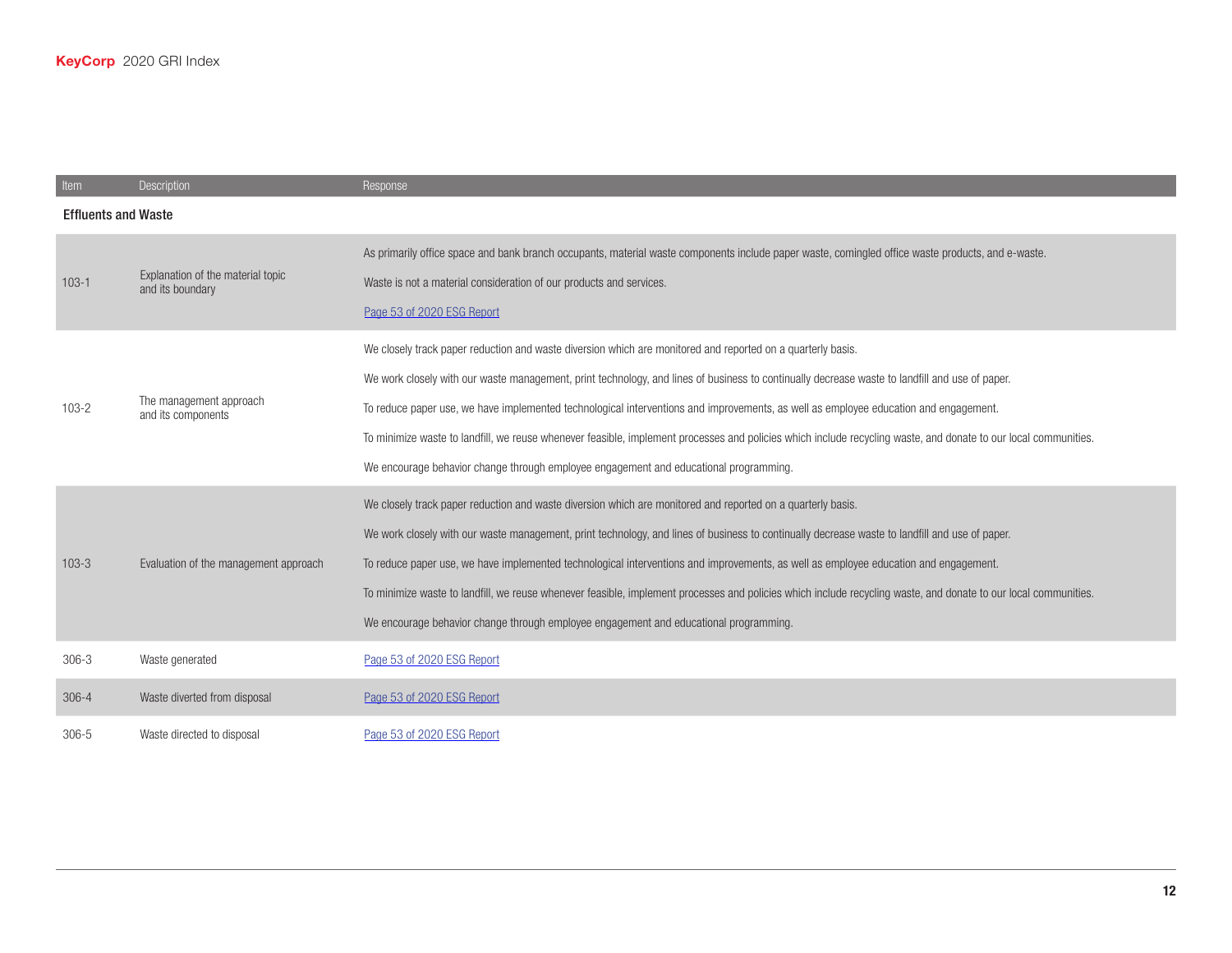| Item                                     | Description                                                      | Response                                                                                                                                                                                    |
|------------------------------------------|------------------------------------------------------------------|---------------------------------------------------------------------------------------------------------------------------------------------------------------------------------------------|
| <b>Supplier Environmental Assessment</b> |                                                                  |                                                                                                                                                                                             |
| $103-1$                                  | Explanation of the material topic<br>and its boundary            | <b>Supplier Code of Conduct</b><br>Section C12 of 2021 CDP Response                                                                                                                         |
| $103 - 2$                                | The management approach<br>and its components                    | <b>Supplier Code of Conduct</b><br>Section C12 of 2021 CDP Response                                                                                                                         |
| $103 - 3$                                | Evaluation of the management approach                            | <b>Supplier Code of Conduct</b><br>Section C12 of 2021 CDP Response                                                                                                                         |
| $308-1$                                  | New suppliers that were screened<br>using environmental criteria | New suppliers are screened using environmental criteria.<br>Beyond newly established supplier relationships, our standard RFP process includes questions related to environmental criteria. |

## Topic: Social

## Employment 103-1 Explanation of the material topic<br>
<sub>2nd</sub> its boundary and its boundary [Working with Us](https://www.key.com/about/careers/working-with-us.jsp) Pages 12, 46 of [2020 ESG Report](https://www.key.com/about/corporate-responsibility/crreports.jsp) 103-2 The management approach and its components [Working with Us](https://www.key.com/about/careers/working-with-us.jsp) Pages 12, 46 of [2020 ESG Report](https://www.key.com/about/corporate-responsibility/crreports.jsp) 103-3 Evaluation of the management approach [Working with Us](https://www.key.com/about/careers/working-with-us.jsp) Pages 12, 46 of [2020 ESG Report](https://www.key.com/about/corporate-responsibility/crreports.jsp) Act were many of the same terms and the method of 1020 ESG Report employee turnover and the method of [2020 ESG Report](https://www.key.com/about/corporate-responsibility/crreports.jsp)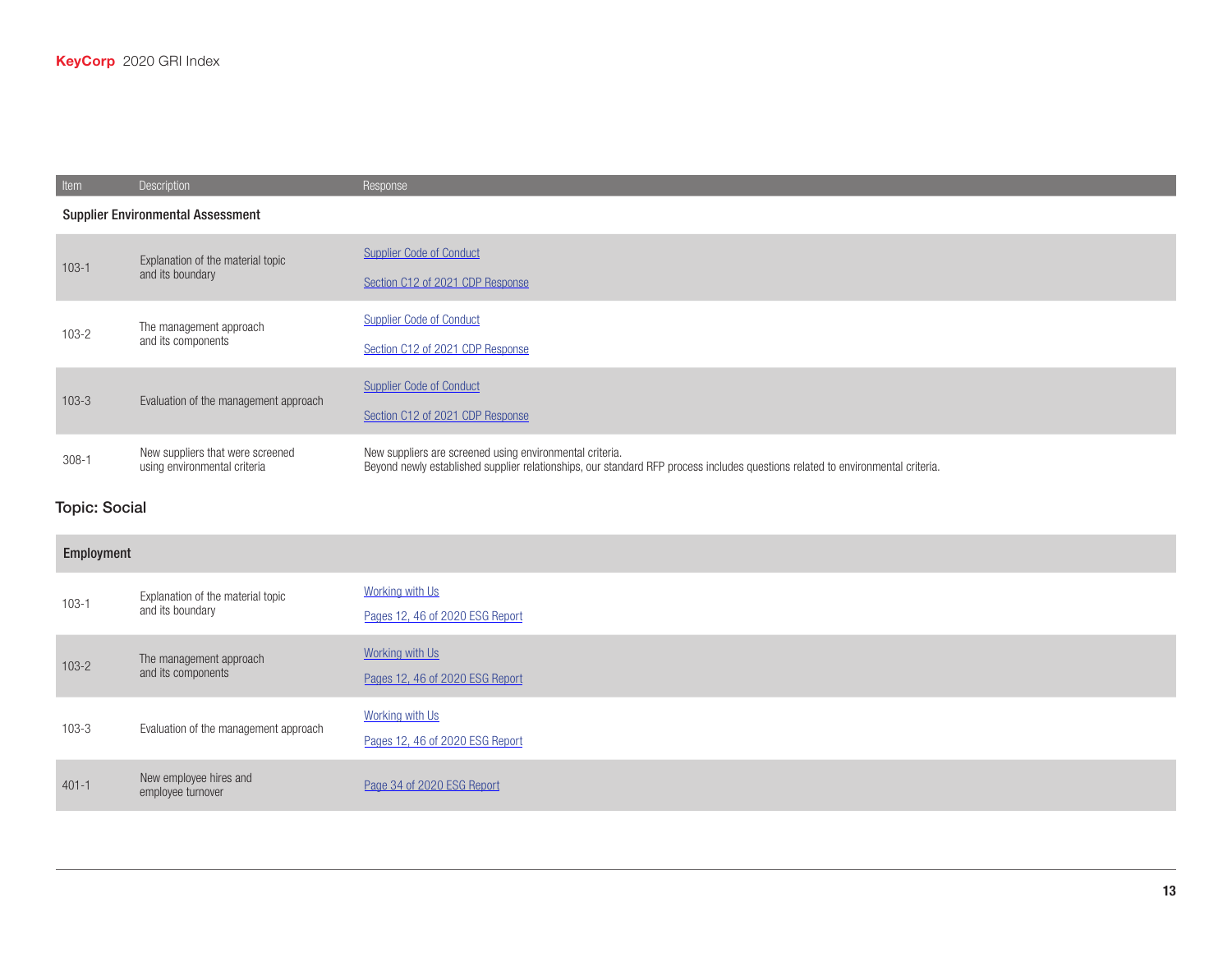| Item                          | Description                                                                                              | Response                                                                          |
|-------------------------------|----------------------------------------------------------------------------------------------------------|-----------------------------------------------------------------------------------|
| $401 - 2$                     | Benefits provided to full-time employees<br>that are not provided to temporary or<br>part-time employees | <b>Employee Benefits and Programs</b>                                             |
| $401 - 3$                     | Parental leave                                                                                           | <b>Employee Benefits and Programs</b>                                             |
| <b>Training and Education</b> |                                                                                                          |                                                                                   |
| $103 - 1$                     | Explanation of the material topic<br>and its boundary                                                    | <b>Career Development</b><br><b>Working with Us</b><br>Page 46 of 2020 ESG Report |
| $103 - 2$                     | The management approach<br>and its components                                                            | <b>Career Development</b><br><b>Working with Us</b><br>Page 46 of 2020 ESG Report |
| $103 - 3$                     | Evaluation of the management approach                                                                    | <b>Career Development</b><br>Working with Us<br>Page 46 of 2020 ESG Report        |
| $404 - 1$                     | Average hours of training<br>per year per employee                                                       | Page 46 of 2020 ESG Report                                                        |
| $404 - 2$                     | Programs for upgrading employee skills<br>and transition assistance programs                             | Pages 46-47 of 2020 ESG Report<br><b>Career Mobility</b>                          |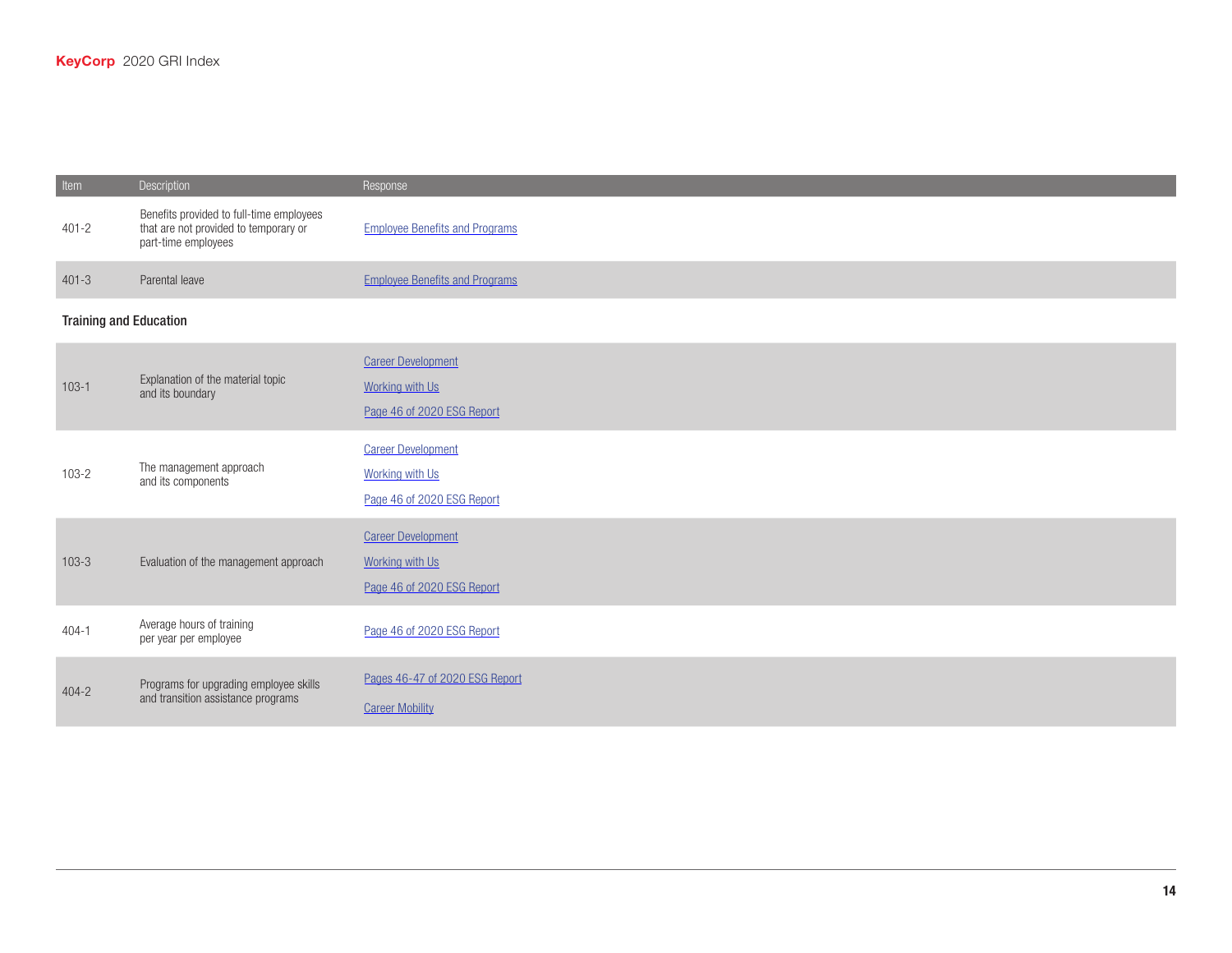| Item                                   | Description                                               | Response                                                                                                                                                                          |
|----------------------------------------|-----------------------------------------------------------|-----------------------------------------------------------------------------------------------------------------------------------------------------------------------------------|
| <b>Diversity and Equal Opportunity</b> |                                                           |                                                                                                                                                                                   |
| $103 - 1$                              | Explanation of the material topic<br>and its boundary     | Page 34 of 2020 ESG Report<br>Diversity, Equity and Inclusion<br>Key Business Impact & Networking Groups<br><b>Commitment to Diversity</b><br><b>Military Veterans</b>            |
| $103 - 2$                              | The management approach<br>and its components             | Page 34 of 2020 ESG Report<br>Diversity, Equity and Inclusion<br><b>Key Business Impact &amp; Networking Groups</b><br><b>Commitment to Diversity</b><br><b>Military Veterans</b> |
| $103-3$                                | Evaluation of the management approach                     | Page 34 of 2020 ESG Report<br>Diversity, Equity and Inclusion<br><b>Key Business Impact &amp; Networking Groups</b><br><b>Commitment to Diversity</b><br><b>Military Veterans</b> |
| $405 - 1$                              | Diversity of governance bodies<br>and employees           | Refer to Item 1 ("Business - Human Capital") on page 8 of our 2020 Form 10-K.<br>Diversity, Equity and Inclusion<br>Leadership                                                    |
| $405 - 2$                              | Ratio of basic salary and remuneration<br>of women to men | Pay Equity                                                                                                                                                                        |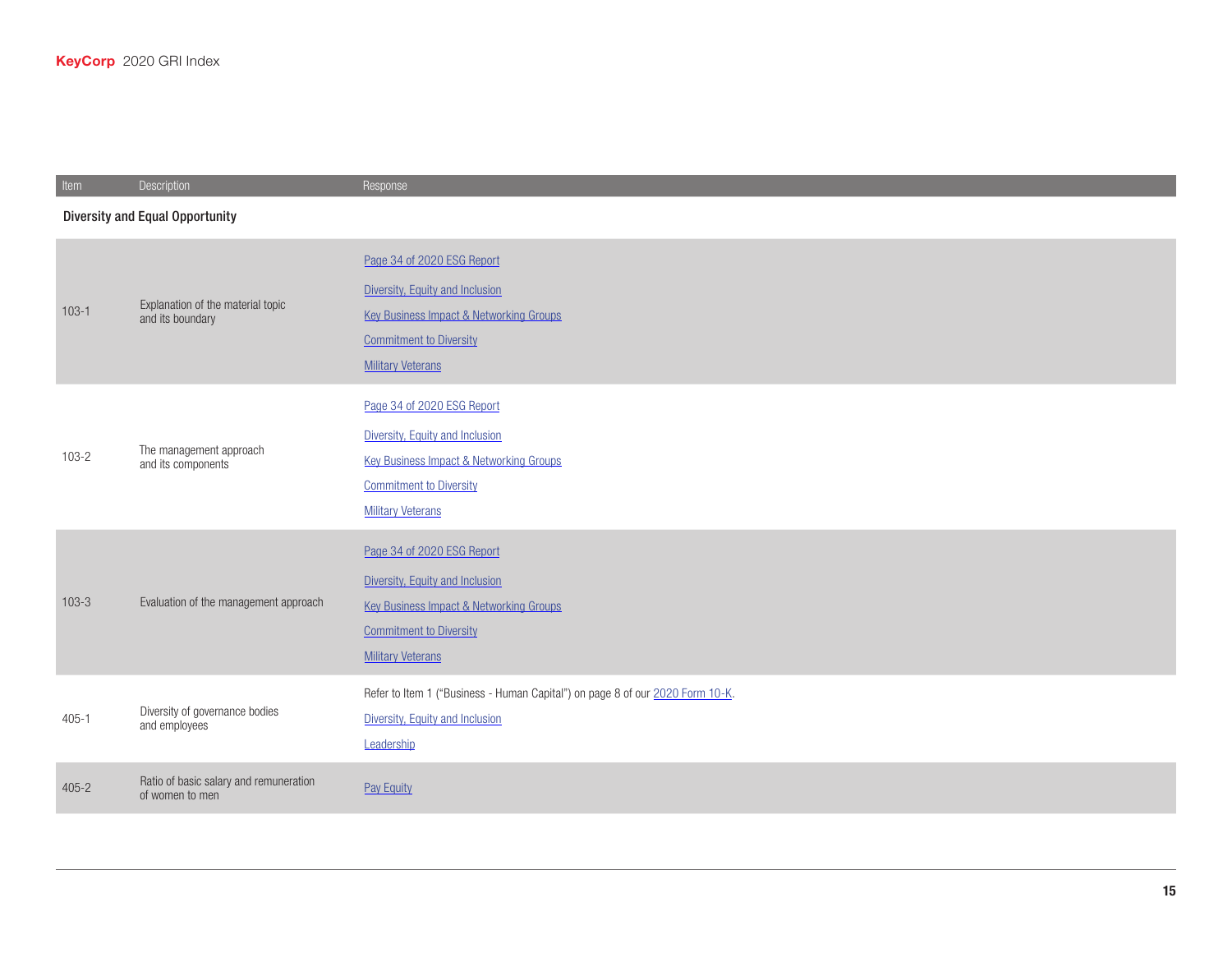| Item                              | Description                                                                                    | Response                                                                      |
|-----------------------------------|------------------------------------------------------------------------------------------------|-------------------------------------------------------------------------------|
| Non-discrimination                |                                                                                                |                                                                               |
| $103 - 1$                         | Explanation of the material topic<br>and its boundary                                          | <b>Equal Employment Opportunity and Affirmative Action Policy</b>             |
| $103 - 2$                         | The management approach<br>and its components                                                  | <b>Equal Employment Opportunity and Affirmative Action Policy</b>             |
| $103 - 3$                         | Evaluation of the management approach                                                          | <b>Equal Employment Opportunity and Affirmative Action Policy</b>             |
| <b>Local Communities</b>          |                                                                                                |                                                                               |
| $103 - 1$                         | Explanation of the material topic<br>and its boundary                                          | <b>Corporate Responsibility</b><br><b>National Community Benefits Plan</b>    |
| $103 - 2$                         | The management approach<br>and its components                                                  | <b>Corporate Responsibility</b><br><b>National Community Benefits Plan</b>    |
| $103 - 3$                         | Evaluation of the management approach                                                          | <b>Corporate Responsibility</b><br><b>National Community Benefits Plan</b>    |
| $413 - 1$                         | Operations with local community<br>engagement, impact assessments,<br>and development programs | Pages 11 and 23 of 2020 ESG Report<br><b>National Community Benefits Plan</b> |
| <b>Supplier Social Assessment</b> |                                                                                                |                                                                               |
|                                   |                                                                                                | <b>Suppliers</b>                                                              |

|           |                                                       | <b>Suppliers</b>                |
|-----------|-------------------------------------------------------|---------------------------------|
| $103 - 1$ | Explanation of the material<br>topic and its boundary | <b>Supplier Code of Conduct</b> |
|           |                                                       | <b>Supplier Diversity</b>       |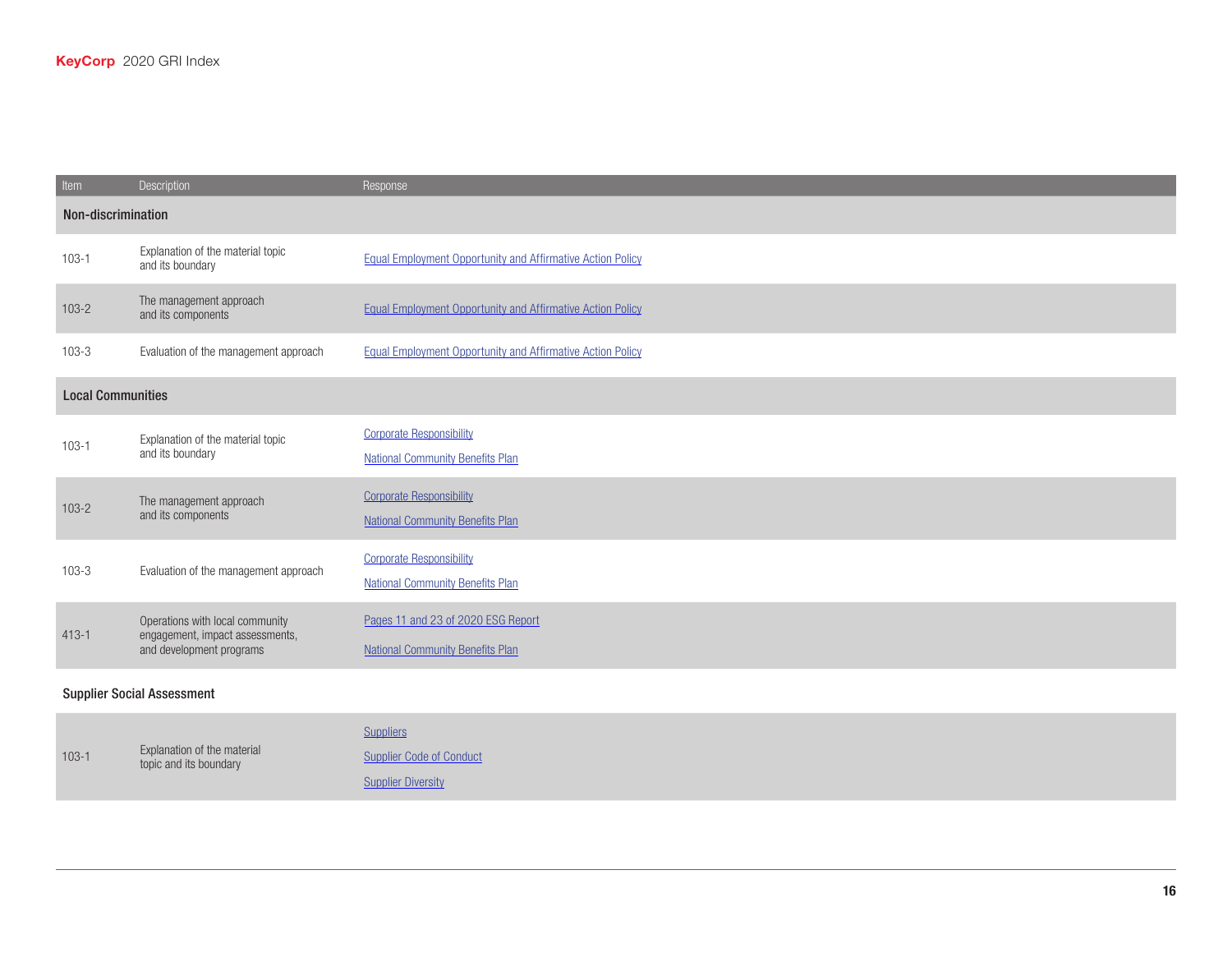| Item      | Description                                               | Response                                                                                                                                                                                                                                                                                                                                                     |  |
|-----------|-----------------------------------------------------------|--------------------------------------------------------------------------------------------------------------------------------------------------------------------------------------------------------------------------------------------------------------------------------------------------------------------------------------------------------------|--|
| $103 - 2$ | The management approach<br>and its components             | <b>Suppliers</b><br><b>Supplier Code of Conduct</b><br><b>Supplier Diversity</b>                                                                                                                                                                                                                                                                             |  |
| $103 - 3$ | Evaluation of the management approach                     | <b>Suppliers</b><br><b>Supplier Code of Conduct</b><br><b>Supplier Diversity</b>                                                                                                                                                                                                                                                                             |  |
| $414 - 1$ | New suppliers that were screened<br>using social criteria | New suppliers are screened using social criteria as part of the RFP/RFQ process.<br>Suppliers determined to be strategic partners or of sufficient size are asked to report on supplier diversity in their supply chain.<br>When applicable, they must show security controls and relevant certifications are in place to protect customer privacy and data. |  |
|           | <b>Public Policy</b>                                      |                                                                                                                                                                                                                                                                                                                                                              |  |
| $103 - 1$ | Explanation of the material<br>topic and its boundary     | Page 19 of 2021 Proxy Statement<br>Pages 67-68 of 2020 ESG Report<br><b>Statement of Political Activity</b>                                                                                                                                                                                                                                                  |  |
| $103 - 2$ | The management approach<br>and its components             | Page 19 of 2021 Proxy Statement<br>Pages 67-68 of 2020 ESG Report<br><b>Statement of Political Activity</b>                                                                                                                                                                                                                                                  |  |
| $103 - 3$ | Evaluation of the management approach                     | Page 19 of 2021 Proxy Statement<br>Pages 67-68 of 2020 ESG Report<br><b>Statement of Political Activity</b>                                                                                                                                                                                                                                                  |  |
| $415 - 1$ | Political contributions                                   | Page 67 of 2020 ESG Report<br><b>Statement of Political Activity</b>                                                                                                                                                                                                                                                                                         |  |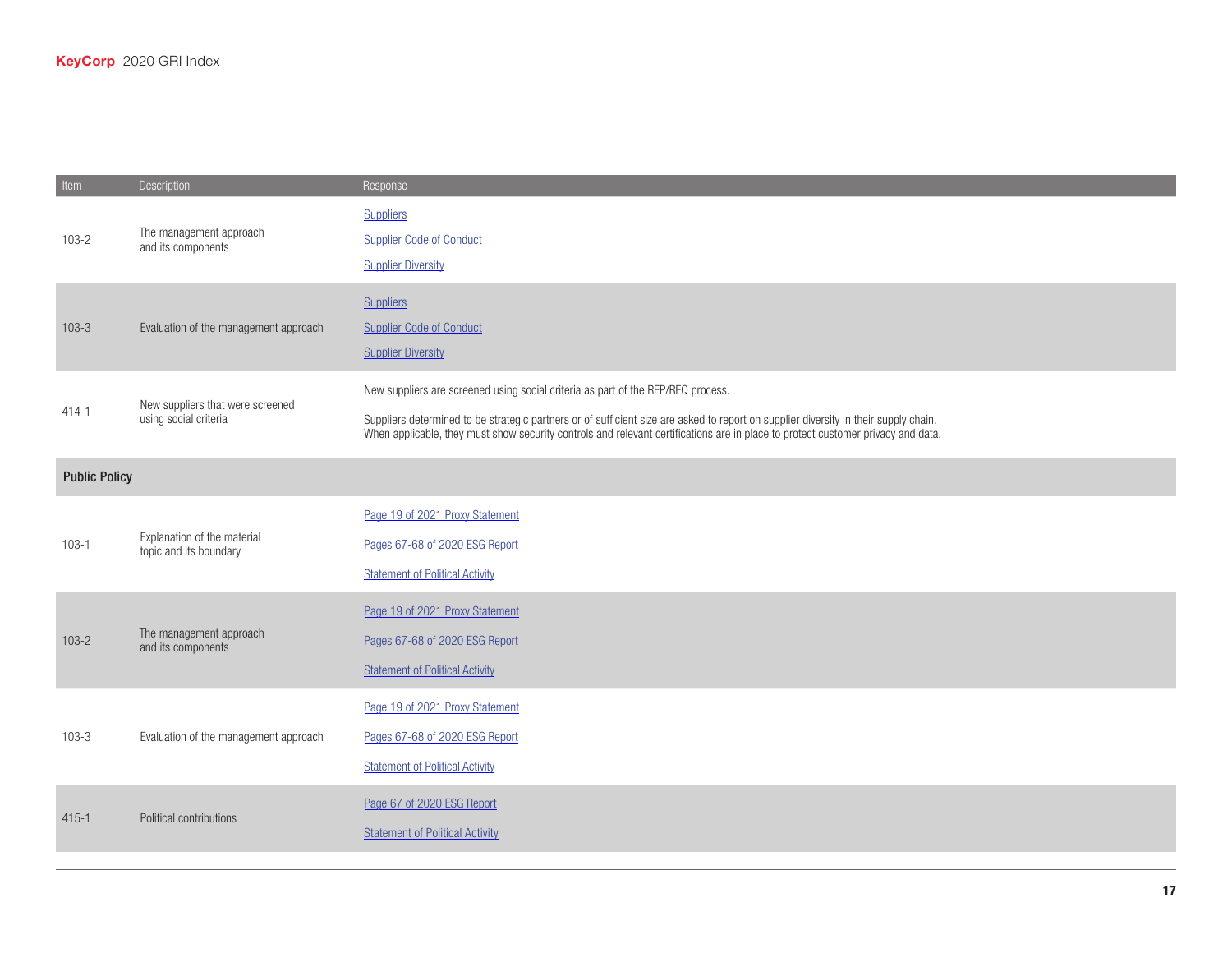| Item      | Description                                                                                        | Response                                                                                                                                                                                   |  |
|-----------|----------------------------------------------------------------------------------------------------|--------------------------------------------------------------------------------------------------------------------------------------------------------------------------------------------|--|
|           | <b>Customer Privacy</b>                                                                            |                                                                                                                                                                                            |  |
| $103 - 1$ | Explanation of the material topic<br>and its boundary                                              | Page 32 of Code of Business Conduct and Ethics<br>Page 15 of 2021 Proxy Statement<br>Pages 29-31, 86-87 of 2020 Form 10-K<br><b>Privacy and Security</b><br>Pages 65-66 of 2020 ESG Report |  |
| $103 - 2$ | The management approach<br>and its components                                                      | Page 32 of Code of Business Conduct and Ethics<br>Page 15 of 2021 Proxy Statement<br>Pages 29-31, 86-87 of 2020 Form 10-K<br><b>Privacy and Security</b><br>Pages 65-66 of 2020 ESG Report |  |
| $103 - 3$ | Evaluation of the management approach                                                              | Page 32 of Code of Business Conduct and Ethics<br>Page 15 of 2021 Proxy Statement<br>Pages 29-31, 86-87 of 2020 Form 10-K<br><b>Privacy and Security</b><br>Pages 65-66 of 2020 ESG Report |  |
| $418 - 1$ | Substantiated complaints concerning<br>breaches of customer privacy and losses<br>of customer data | Pages 29-31, 86-87 of 2020 Form 10-K                                                                                                                                                       |  |